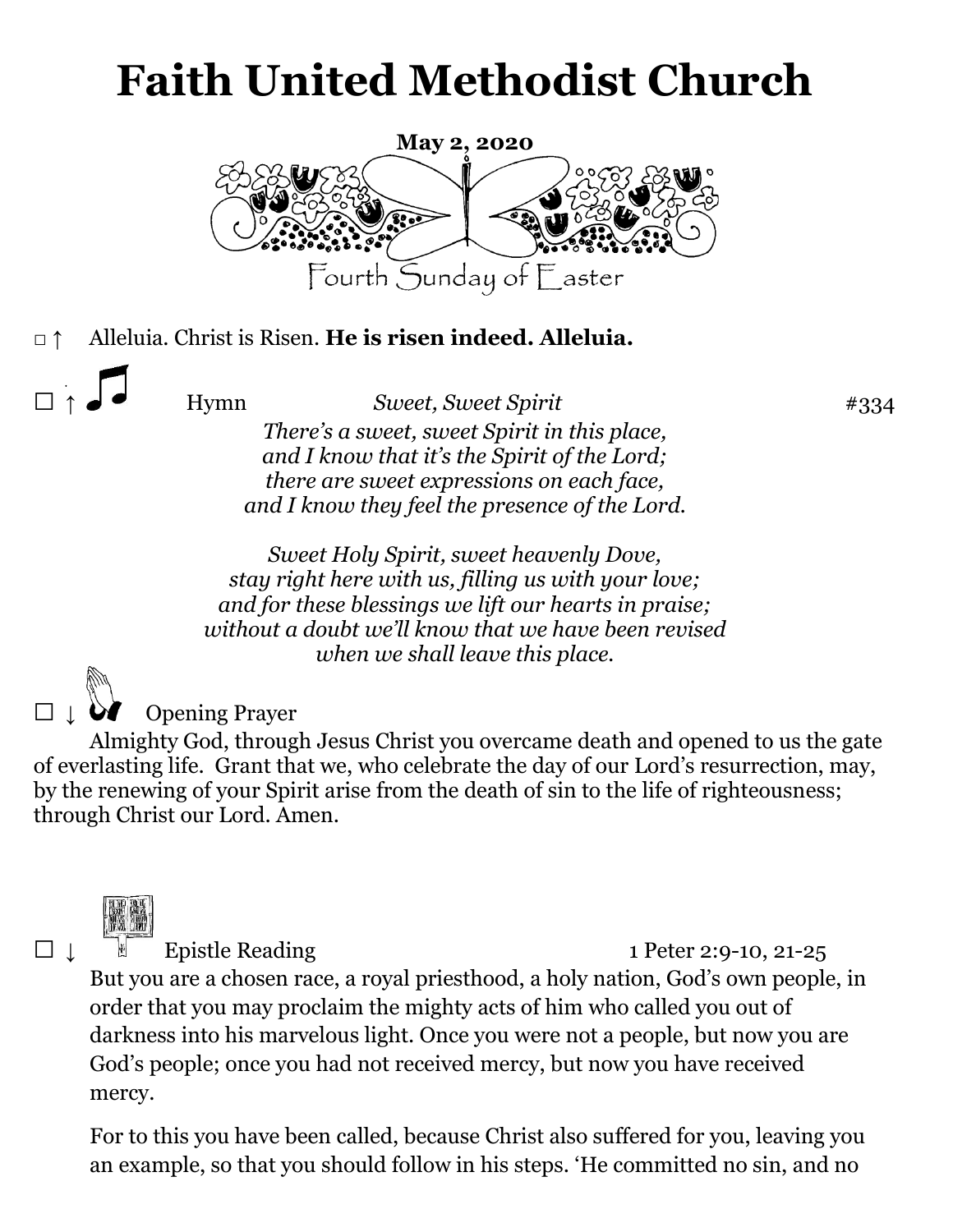deceit was found in his mouth.' When he was abused, he did not return abuse; when he suffered, he did not threaten; but he entrusted himself to the one who judges justly. He himself bore our sins in his body on the cross, so that, free from sins, we might live for righteousness; by his wounds you have been healed. For you were going astray like sheep, but now you have returned to the shepherd and guardian of your souls.

## $\Box$   $\uparrow$  Psalm 23

**R –** *My shepherd is the Lord, nothing indeed shall I want.*

The Lord is my shepherd; I shall not want. **The Lord makes me lie down in green pastures,** leads me beside still waters, restores my life, **leads me in right paths for the sake of the Lord's name.** Even though I walk through the darkest valley, I fear no evil; **for you are with me; your rod and your staff, they comfort me. R**

You prepare a table before me in the presence of my enemies. **you anoint my head with oil, my cup overflows.** Surely goodness and mercy shall follow me all the days of my life; **And I shall dwell in the house of the Lord as long as I live. R**

### □ ↑ Hymn *Savior, Like a Shepherd Lead Us #381*

*Savior, like a shepherd lead us, much we need thy tender care; in thy pleasant pastures feed us, for our use thy folds prepare. Blessed Jesus, blessed Jesus! Thou hast bought us, thine we are. Blessed Jesus, blessed Jesus! Thou hast bought us, thine we are.*

*We are thine, thou dost befriend us, be the guardian of our way; keep thy flock, from sin defend us, seek us when we go astray. Blessed Jesus, blessed Jesus! Hear, O hear us when we pray. Blessed Jesus, blessed Jesus! Hear, O hear us when we pray.*

*Thou hast promised to receive us, poor and sinful though we be; thou hast mercy to relieve us, grace to cleanse and power to free. Blessed Jesus, blessed Jesus! We will early turn to thee. Blessed Jesus, blessed Jesus! We will early turn to thee.*

*Early let us seek thy favor, early let us do thy will; blessed Lord and only Savior, with thy love our bosoms fill.*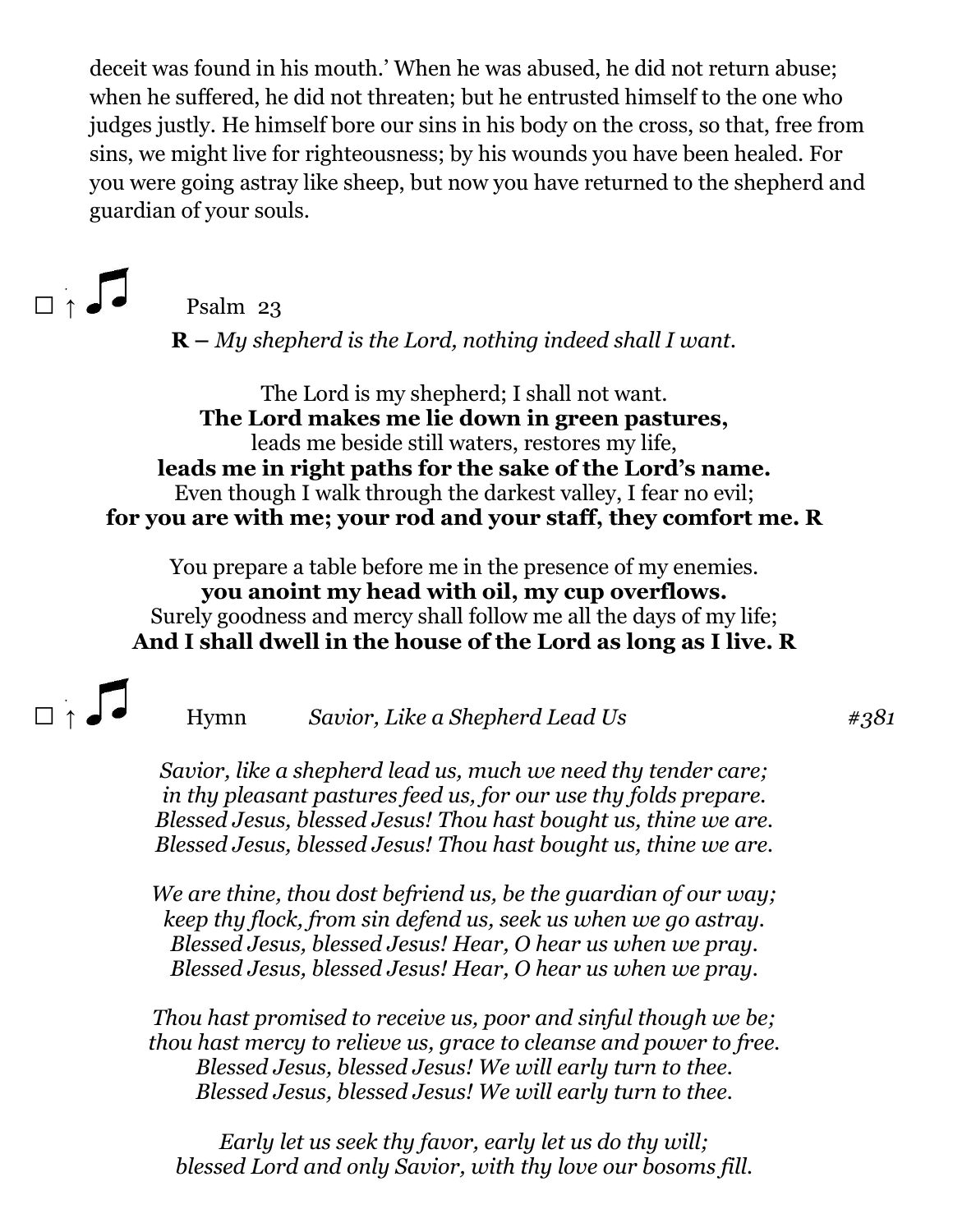*Blessed Jesus, blessed Jesus! Thou hast loved us, love us still. Blessed Jesus, blessed Jesus! Thou hast loved us, love us still.*

 $\Box \uparrow \quad \blacksquare$  Gospel Reading John 10:22-30

At that time the festival of the Dedication took place in Jerusalem. It was winter, and Jesus was walking in the temple, in the portico of Solomon. So the Jews gathered around him and said to him, 'How long will you keep us in suspense? If you are the Messiah, tell us plainly.' Jesus answered, 'I have told you, and you do not believe. The works that I do in my Father's name testify to me; but you do not believe, because you do not belong to my sheep. My sheep hear my voice. I know them, and they follow me. I give them eternal life, and they will never perish. No one will snatch them out of my hand. What my Father has given me is greater than all else, and no one can snatch it out of the Father's hand. The Father and I are one.'

 Leader: The Word of God, for the People of God **Response: Thanks Be to God. Amen.**

> □ <sup>↑</sup> **Gospel Response:** *Jesu, Jesu, fill us with your love, show us how to serve the neighbors we have from you.*

Children's Time

Special Music *Precious Lord* 

Prayer: Speak to us, Risen Christ, along this road: **explain the Scriptures, break open the bread of life, and set our hearts on fire with your love. Amen.**

□ <sup>↓</sup> Witness *Into the Unknown: Care*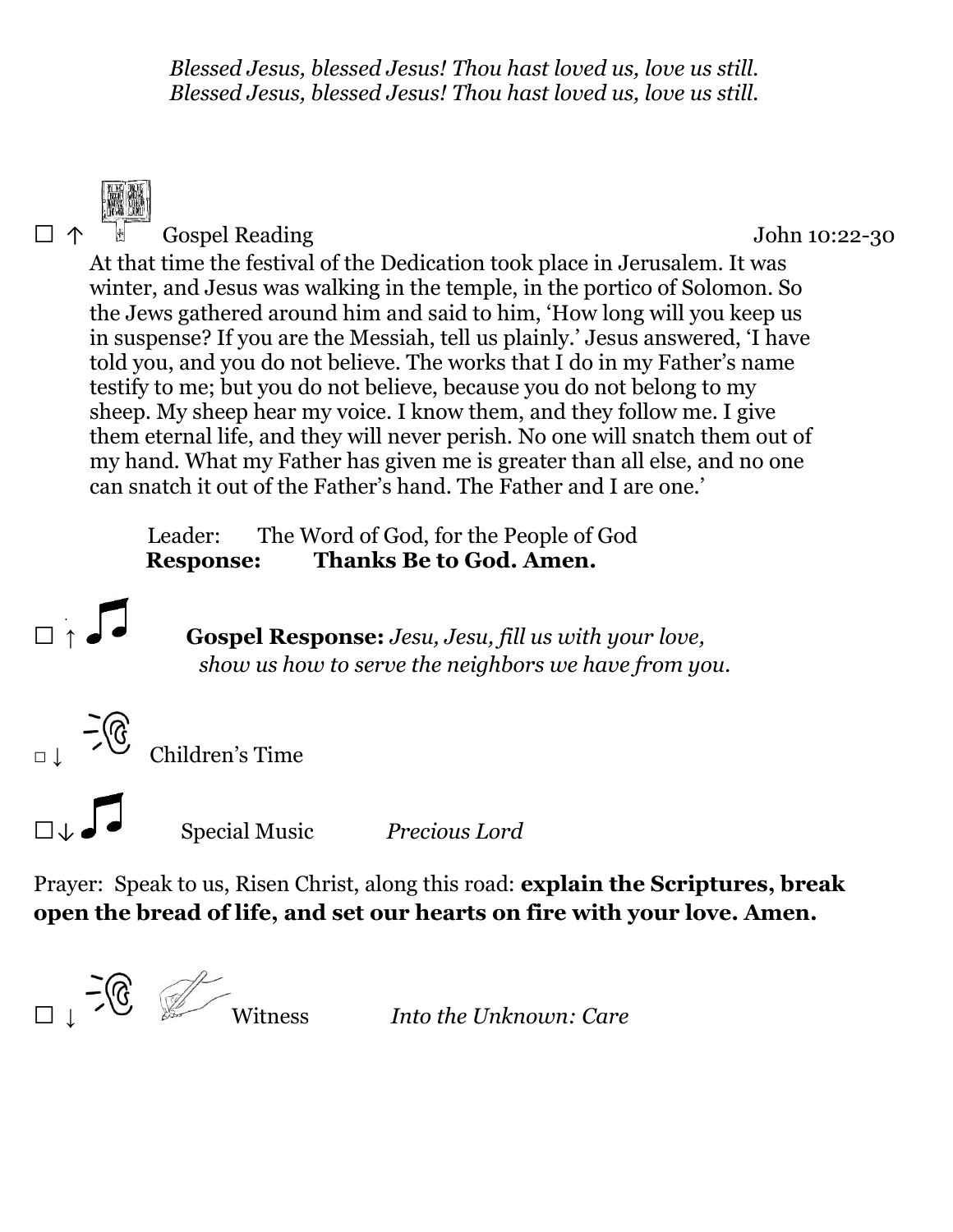### $\Box$  ↑ Affirmation of Faith

**I believe in God the Father Almighty, maker of heaven and earth; And in Jesus Christ his only Son our Lord; who was conceived by the Holy Spirit, born of the Virgin Mary, suffered under Pontius Pilate, was crucified, dead and buried; the third day he rose from the dead; he ascended into heaven, and sitteth at the right hand of God the Father Almighty; from thence he shall come to judge the quick and the dead. I believe in the Holy Spirit, the holy catholic church, the communion of saints, the forgiveness of sins, the resurrection of the body, and the life everlasting. Amen.** Ĭ

Gloria Patri

*Gloria be to the Father and to the Son and to the Holy Ghost; as it was in the beginning, is now, and ever shall be, world with-out end. A-men. A-men.*

**Song of Prayer:** Alleluia, alleluia! Give thanks to the risen Lord. *Alleluia, alleluia give praise to his name.*

# Prayers of the People

 For our unity and the unity of your whole church in your mission to make disciples of Jesus Christ for the transformation of the world? Lord in your mercy, **Hear our prayer**.

With leaders at every level of our common life— villages, towns, states, nations, corporations, and international associations—that there may be peace and justice for all people. Lord in your mercy, **Hear our prayer.**

 For the earth, that we may be and inspire others to be good stewards of all of the gifts of your creation. Lord in your mercy, **Hear our prayer.**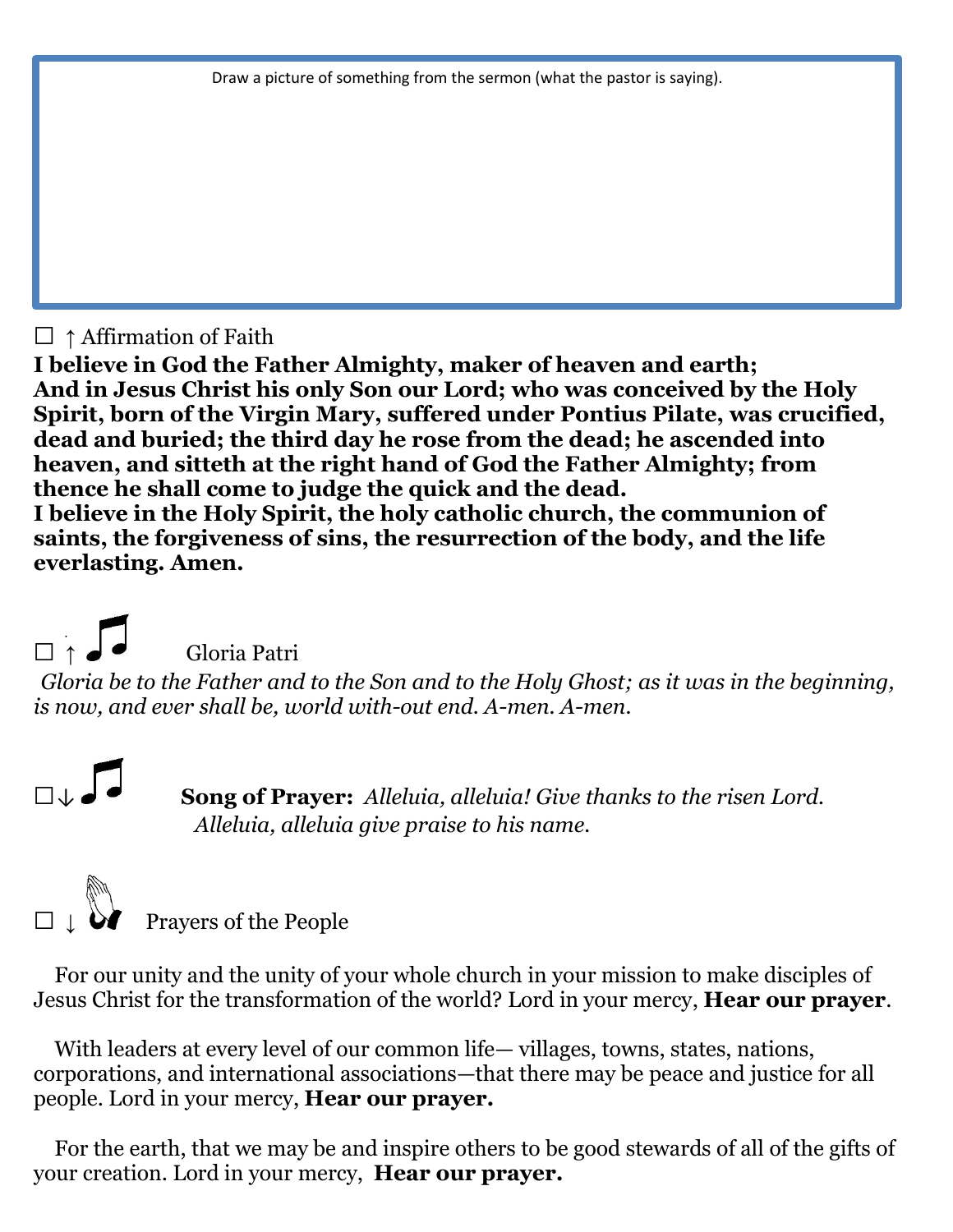With all who need your healing and deliverance, from physical or mental illness, isolation, deprivation, violence, and any form of oppression. Lord in your mercy, **Hear our prayer**.

 We gather all these prayers into the prayer your Son taught to us, **Our Father, who art in heaven, hallowed be thy name. Thy kingdom come, thy will be done on earth as it is in heaven. Give us this day our daily bread. And forgive us our trespasses, as we forgive those who trespass against us. And lead us not into temptation, but deliver us from evil. For thine is the kingdom, and the power, and the glory forever. Amen.**



□ ↓ Confession & Pardon

God of grace and glory, we thank you that you judge us not by the perfection of our actions, but by our readiness to live boldly by faith.

Help us, as individuals and as a congregation, to trust you and follow where you lead, that in Christ your name may be glorified in all the earth. Amen.

[Silent Prayer]

Hear the Good News. Christ died for us while we were yet sinners. That proves God's love for us. In the name of Jesus Christ, you are forgiven. **In the name of Jesus Christ, you are forgiven. Glory to God! Amen.**



Peace of Christ **"May the peace of Christ be with you."** 

Song of Offerings: Do Lord, oh do, Lord, oh do you remember **me; do, Lord, oh Lord, oh do you, remember me; do Lord, oh do, Lord, oh do you, remember me, way beyond the blue.**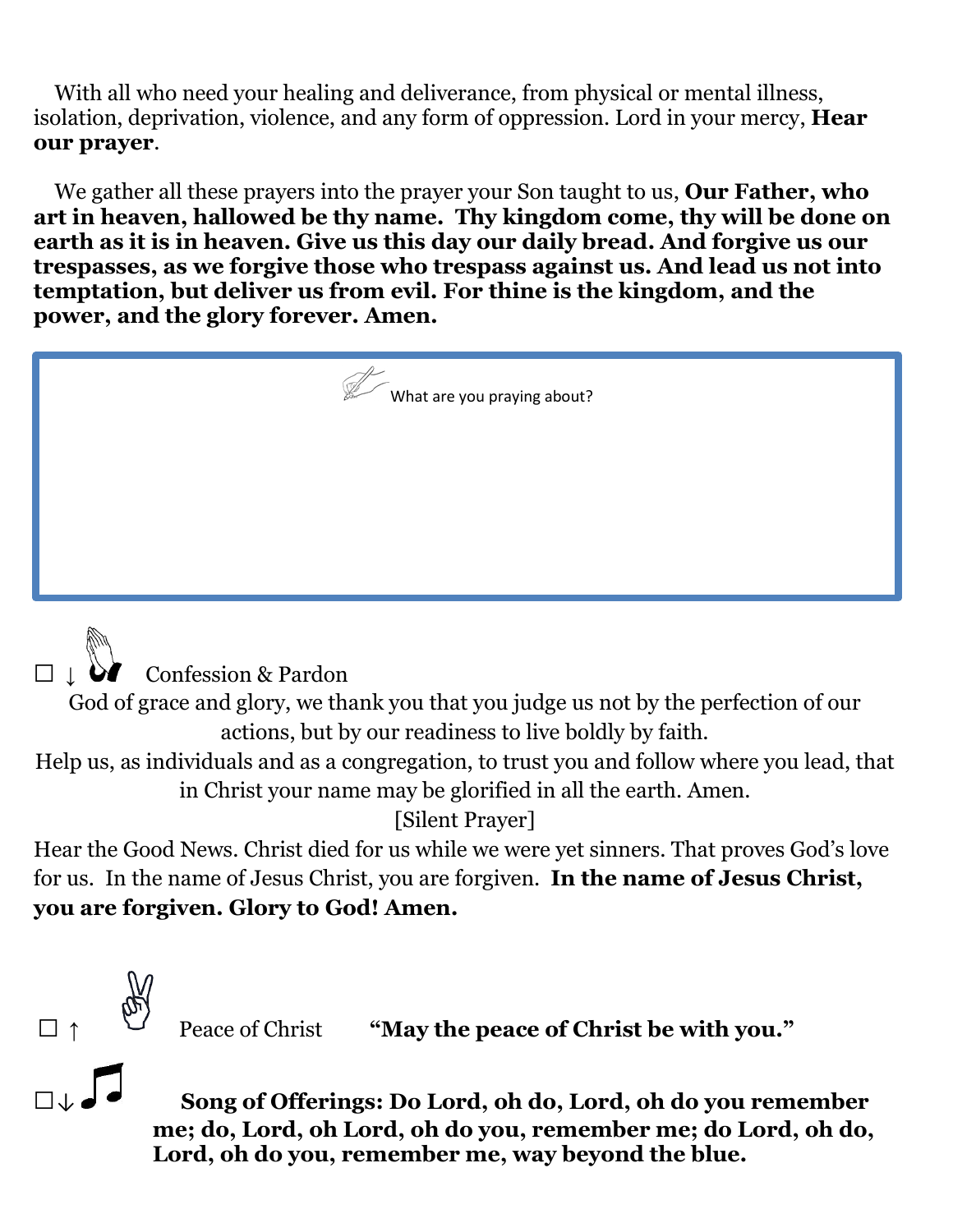

□ ↑ Doxology: *Praise God, from whom all blessings flow. Praise him, all creatures here below; praise him above, ye heavenly host; praise Father, Son and Holy Ghost. Amen.*



Great Is Thy Faithfulness **#140** *Great is thy faithfulness, O God my Father; there is no shadow of turning with thee; thou changest not, thy compassions, they fail not; as thou hast been thou forever wilt be.* 

*Refrain:* 

*Great is thy faithfulness! Great is thy faithfulness! Morning by morning new mercies I see: all I have needed thy hand hath provided-- Great is thy faithfulness, Lord, unto me!*

*Summer and winter and springtime and harvest, sun, moon, and stars in their courses above join with all nature in manifold witness to thy great faithfulness, mercy, and love. [Refrain]*

*Pardon for sin and a peace that endureth, thine own dear presence to cheer and to guide, strength for today and bright hope for tomorrow, blessings all mine, with ten thousand beside!* 

 $\mathbb{U}$  Benediction

□ ↑ Benediction Response *Lift High the Cross Lift high the cross, the love of Christ proclaim till all the world adore his sacred name.*